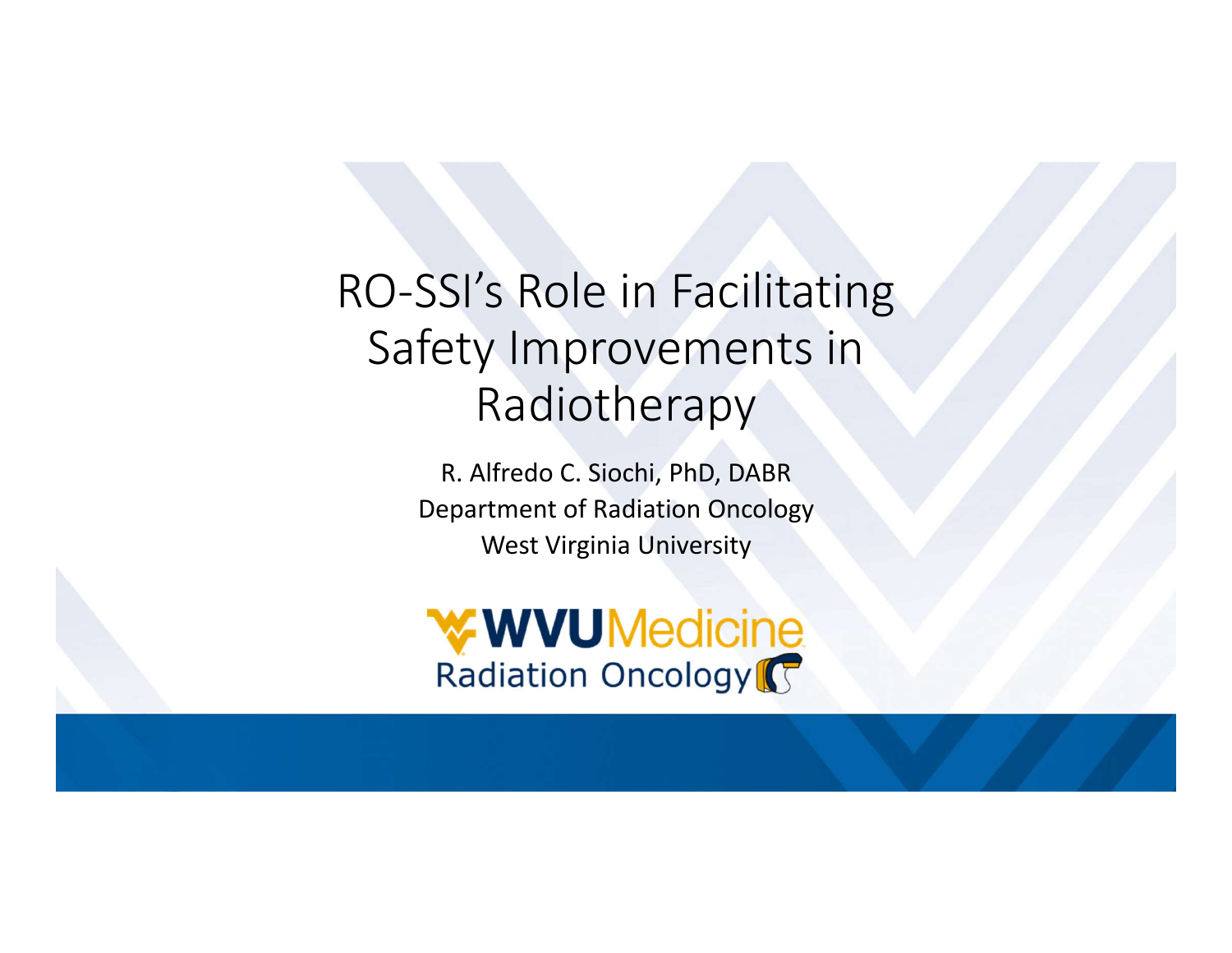# Conflicts of Interest

- •Not related to this topic
	- Co-founder of Infondrian, LLC
		- Gap fund and Iowa based Grant to Infondrian
		- STTR phase I Grant
	- Various TG, committees, leadership positions in AAPM, ASTRO, RO-SSI, Penn-Ohio Chapter of the AAPM
- •Related to topic
	- NONE



Department of Radiation **Oncology**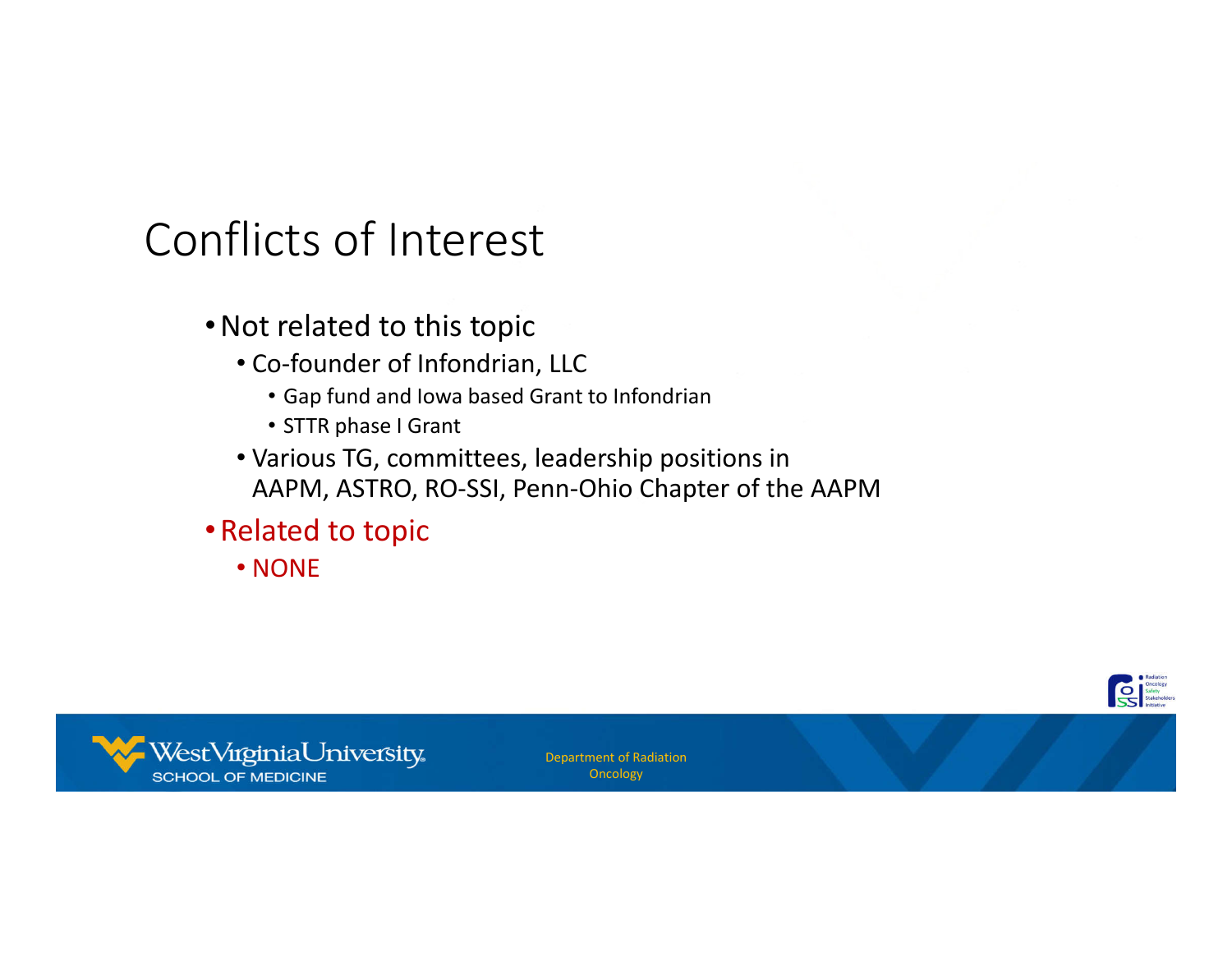# **Outline**

- •Introduction
- •Brief History of RO-SSI
- •Identifying Issues of Interest
- Formation of Working Groups
- •Document Lifecycle
- •Vendor Adoption of Recommendations



Department of Radiation **Oncology**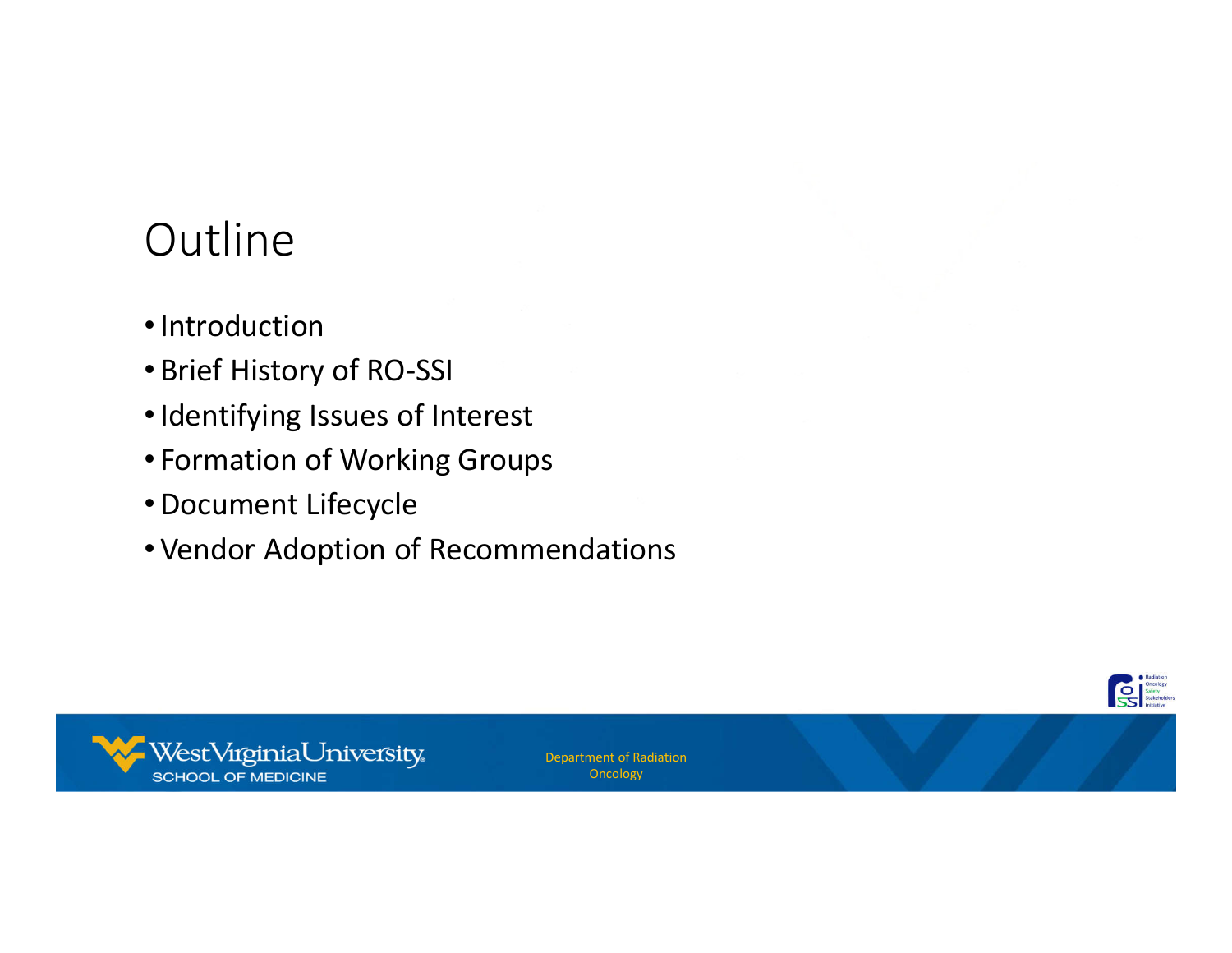## RO-SSI



- Radiation Oncology Safety Stakeholders Initiative
	- Grassroots initiative
	- No membership fee
	- Limited budget (thank you ASTRO, AAPM, MITA and Advamed!)
	- Donors and volunteers
	- Open to all stakeholders physicists, MDs, administrators, therapists, dosimetrists, vendors
	- Members come from AAPM, ASTRO, Advamed, MITA, ASRT, SROA, AAMD, FDA

**Department of the Stateholder** 

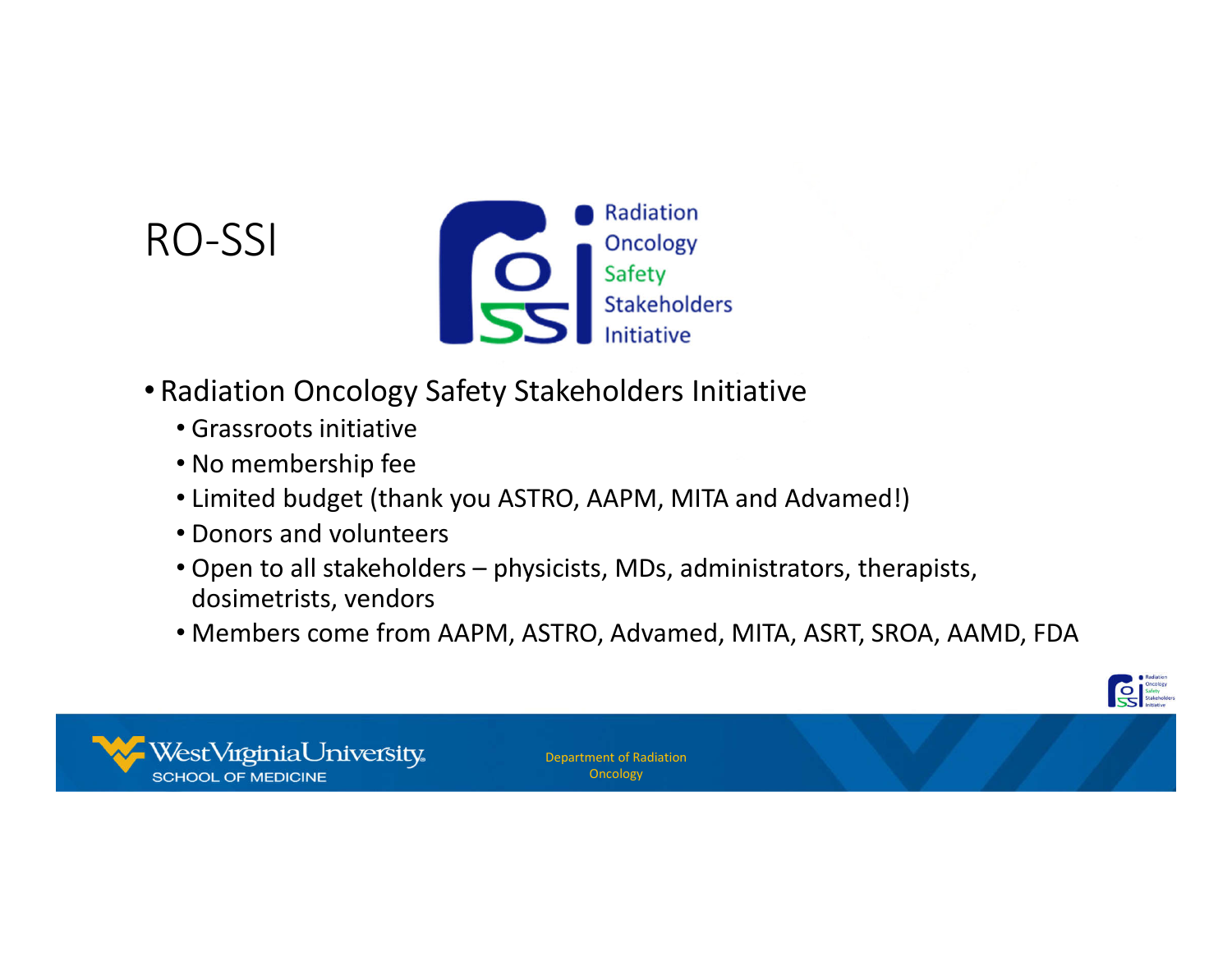Mission Statement

To recommend and facilitate safety improvements in radiotherapy through a common, independent and impartial *VISION* broadly based on diversity of experience and knowledge among radiation oncology professionals.



Department of Radiation Oncology

**De Concedesy**<br>Stakehold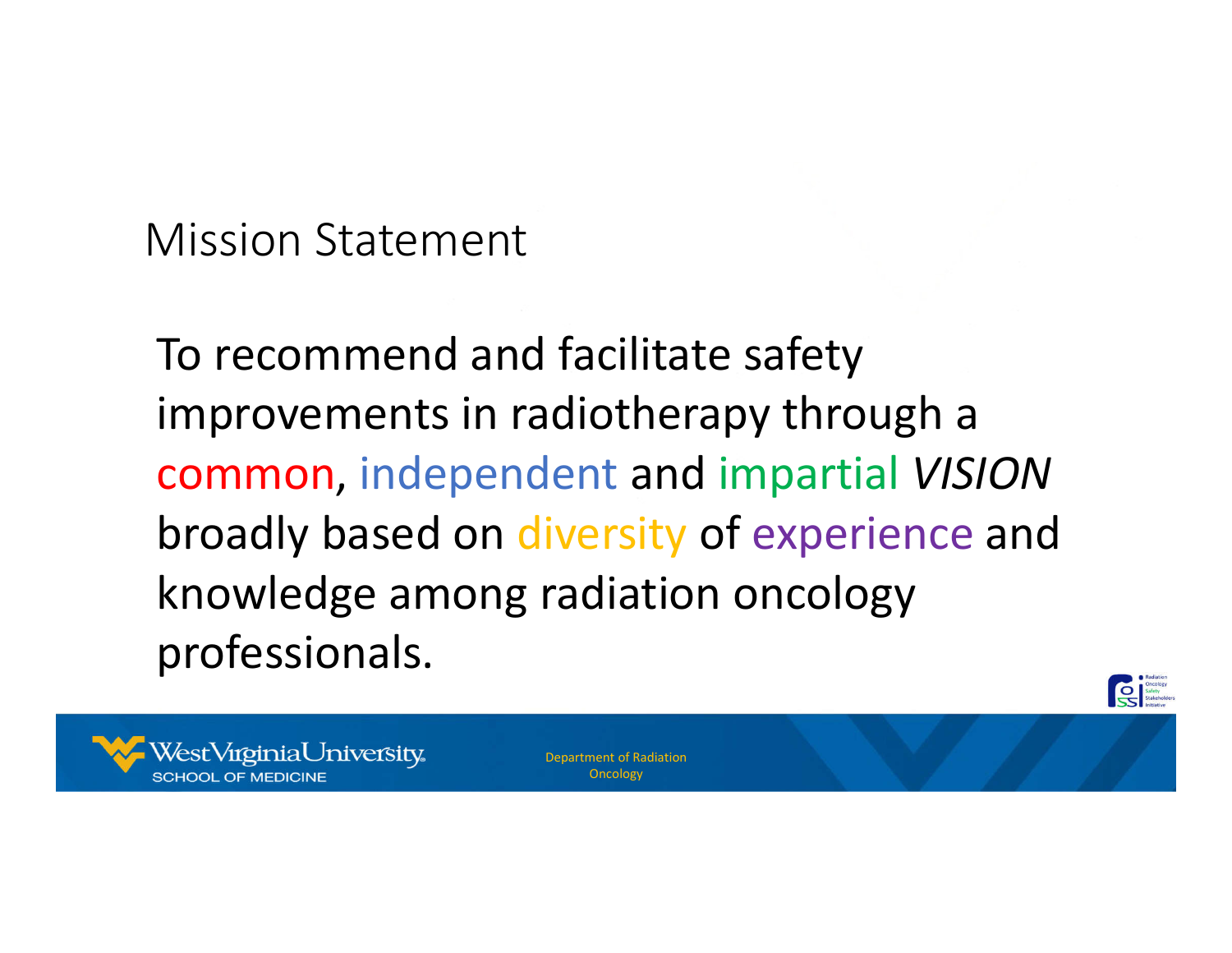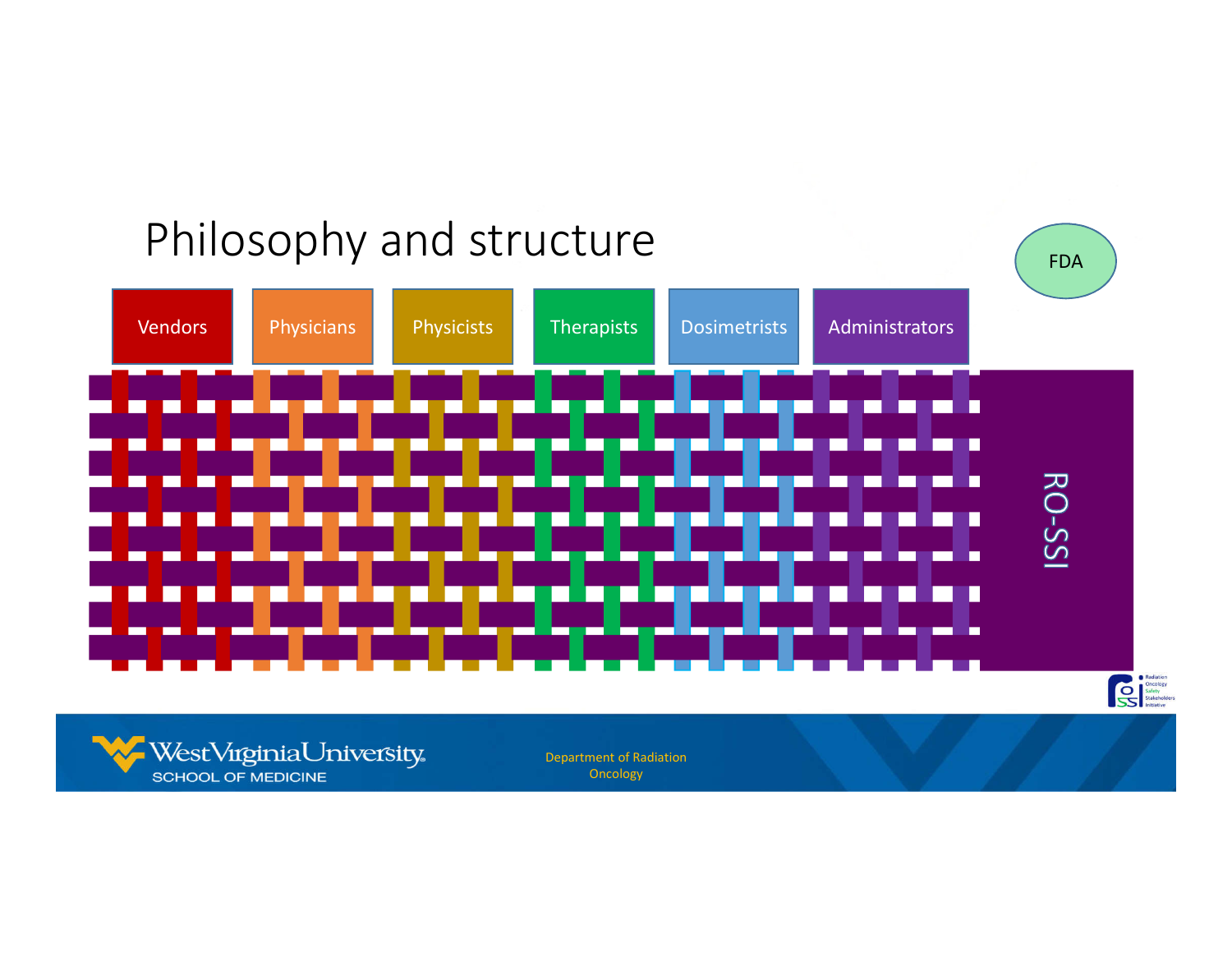## Structure - 2

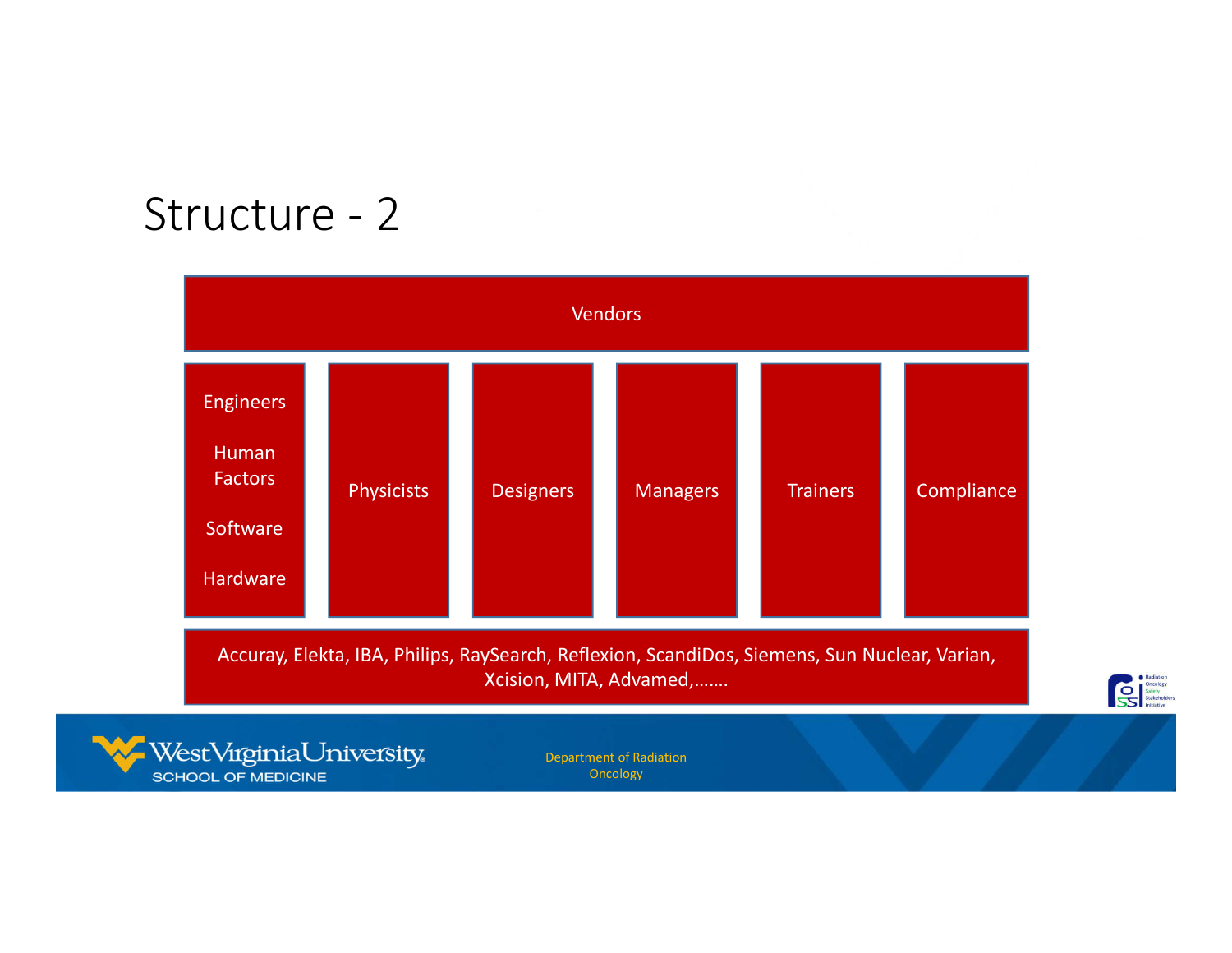# http://info.radoncssi.org/membership

### $\begin{pmatrix} 1 & 0 \\ 0 & 1 \end{pmatrix}$ **Membership**

| <b>Messages</b>                                                   | Who Can Join                                                                                                                                                                                                                                                                                                                                                                                                                                          |
|-------------------------------------------------------------------|-------------------------------------------------------------------------------------------------------------------------------------------------------------------------------------------------------------------------------------------------------------------------------------------------------------------------------------------------------------------------------------------------------------------------------------------------------|
| Click here to contact us.<br>Leadership<br>Click here for contact | RO-SSI is open to all radiation oncology healthcare professionals and manufacturers of radiotherapy<br>related devices and applications. We encourage participation from physicians, nurses, therapists,<br>dosimetrists, physicists, IT professionals, service engineers, researchers, administrators, product<br>development team members, technical writers, sales, marketing, regulatory, management, manufacturing,<br>trainingyou get the idea. |
| information for the leaders<br>of RO-SSL                          | <b>How To Join</b>                                                                                                                                                                                                                                                                                                                                                                                                                                    |
|                                                                   | Enter your contact information in the Member Profile here. That's it!                                                                                                                                                                                                                                                                                                                                                                                 |
|                                                                   | <b>Dues</b>                                                                                                                                                                                                                                                                                                                                                                                                                                           |
|                                                                   | Currently, there are NONE. This is a volunteer organization. We rely on members to donate their time and<br>resources.                                                                                                                                                                                                                                                                                                                                |
|                                                                   | <b>Meetings</b>                                                                                                                                                                                                                                                                                                                                                                                                                                       |
|                                                                   | There are two face to face meetings every year. These occur at the annual meetings of the American<br>Association of Physicists in Medicine (AAPM) and the American Society for Radiation Oncology (ASTRO).<br>Working groups also arrange teleconferences. The general membership will have a couple of<br>teleconferences as well                                                                                                                   |
|                                                                   |                                                                                                                                                                                                                                                                                                                                                                                                                                                       |



Department of Radiation **Oncology** 

Badiation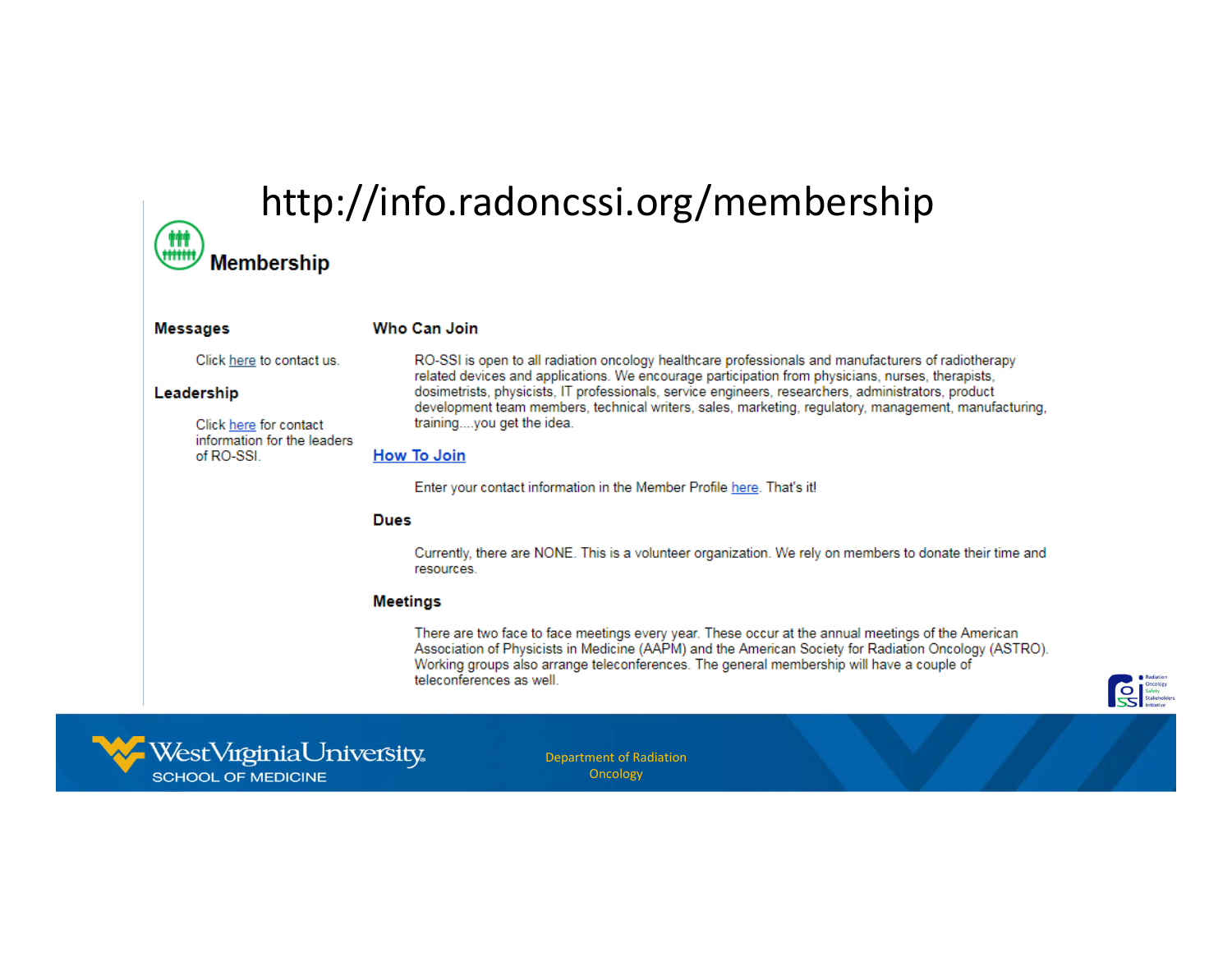# Brief History

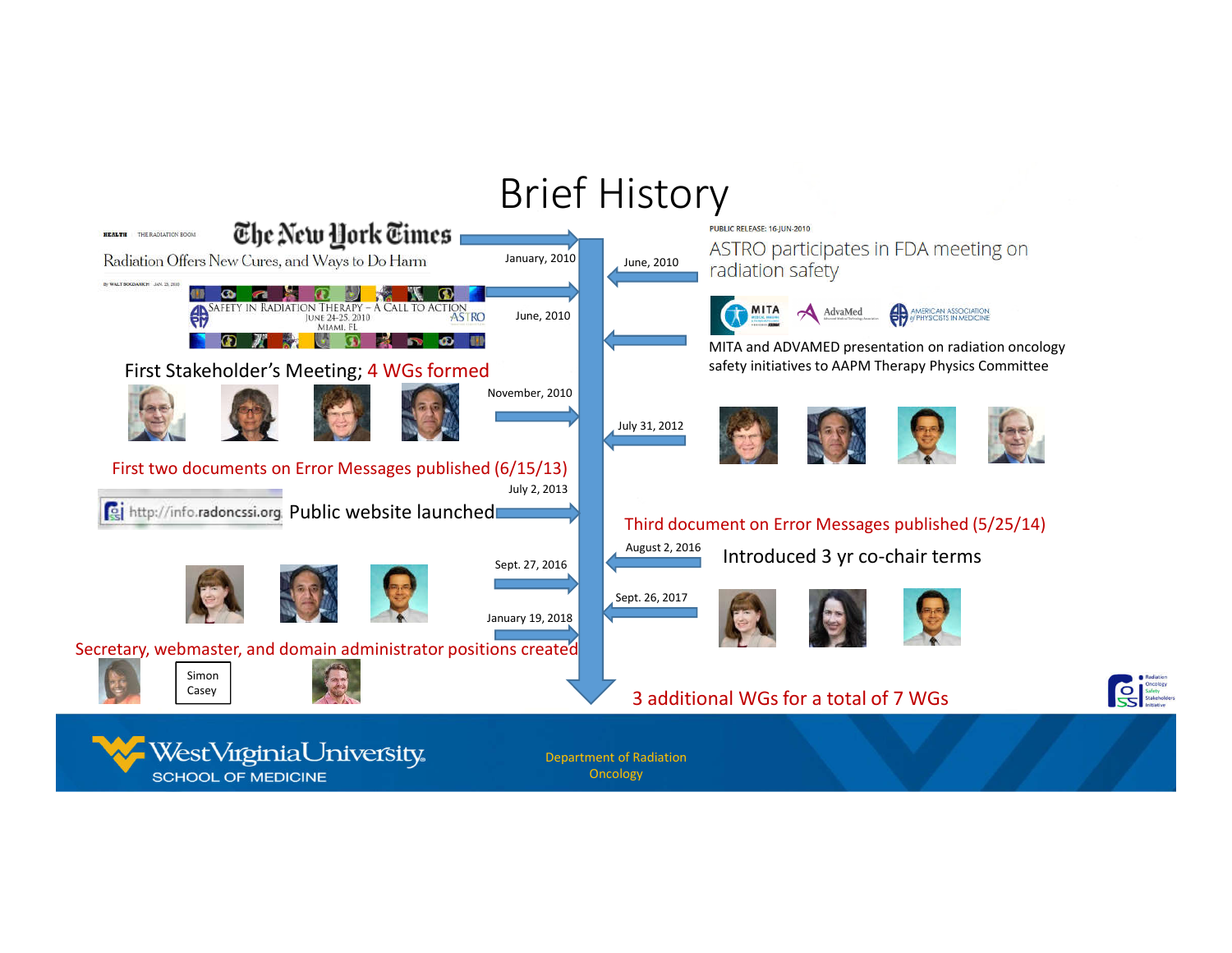# Identifying Issues of Interest





Department of Radiation **Oncology**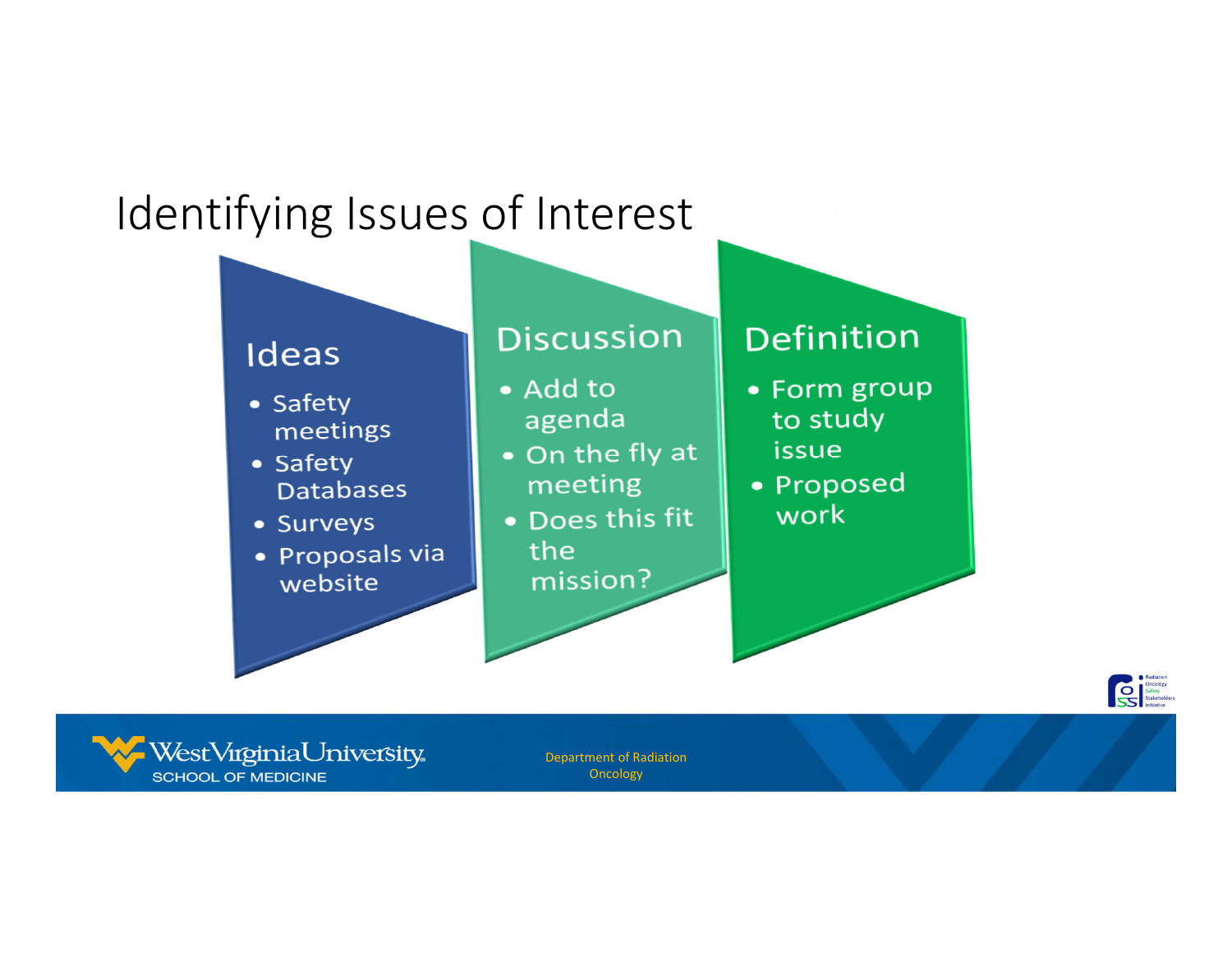# Operating principles

- Things happen "organically"
	- Flexibility
	- Adaptability
	- Responsive
	- Freedom to explore and brainstorm
- •Anyone can raise issues
- •We rely on volunteers attend a meeting and speak up!
- •We rely on champions to move ideas through
- Tackle problems that benefit from multidisciplinary approach
	- Otherwise, suggest that the appropriate professional society handle it



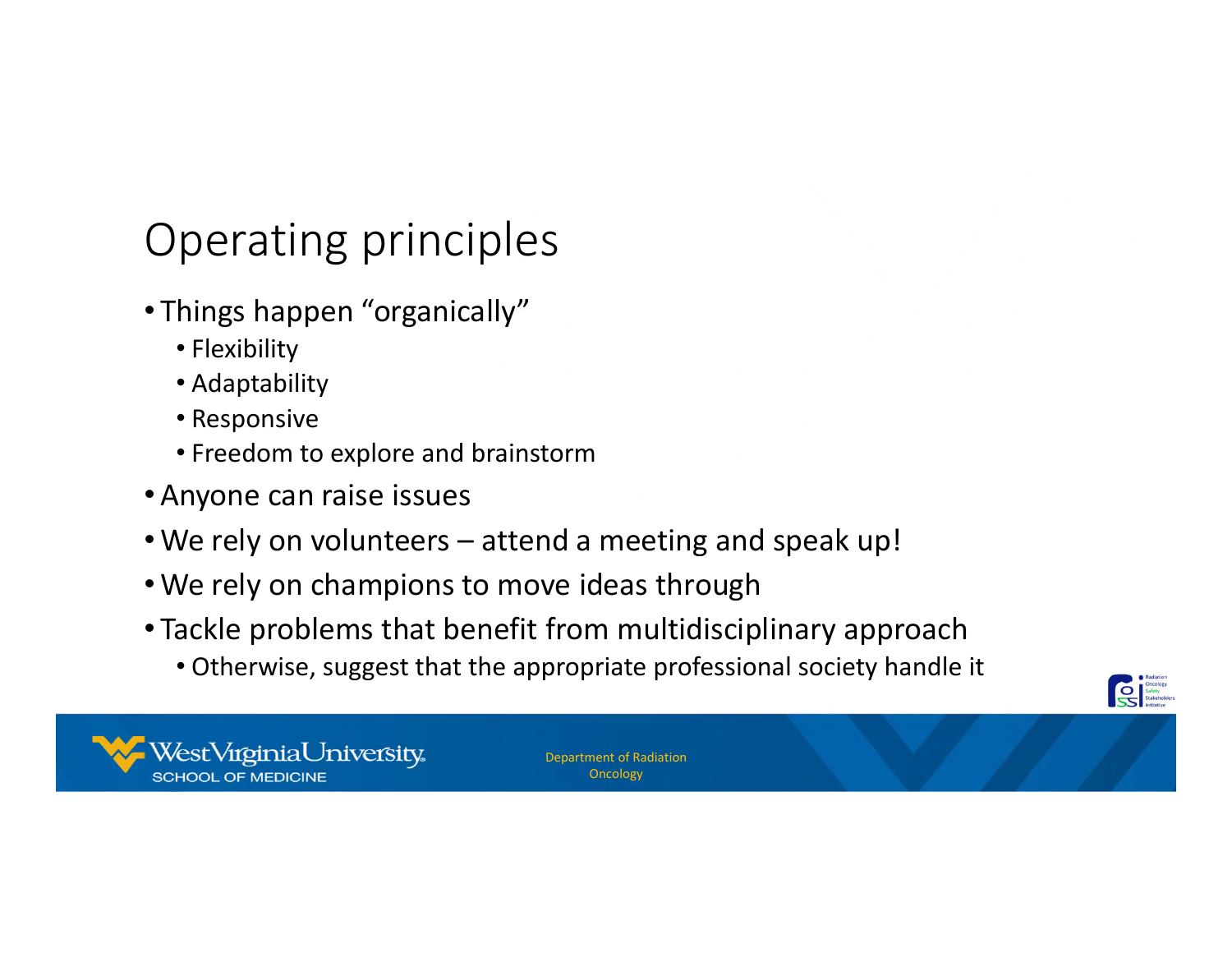# Formation of Working Groups

- Created to study the identified issues
- 2 WG co-chairs
- •Organic members just volunteer to be in the group
- Put a call out to membership about the group
- •Advertise to Non-members
- •New members with expertise and interest sign up
- Schedule periodic meetings
- Report on progress at the all members meetings



Department of Radiation **Oncology** 

**Department of the Stateholder**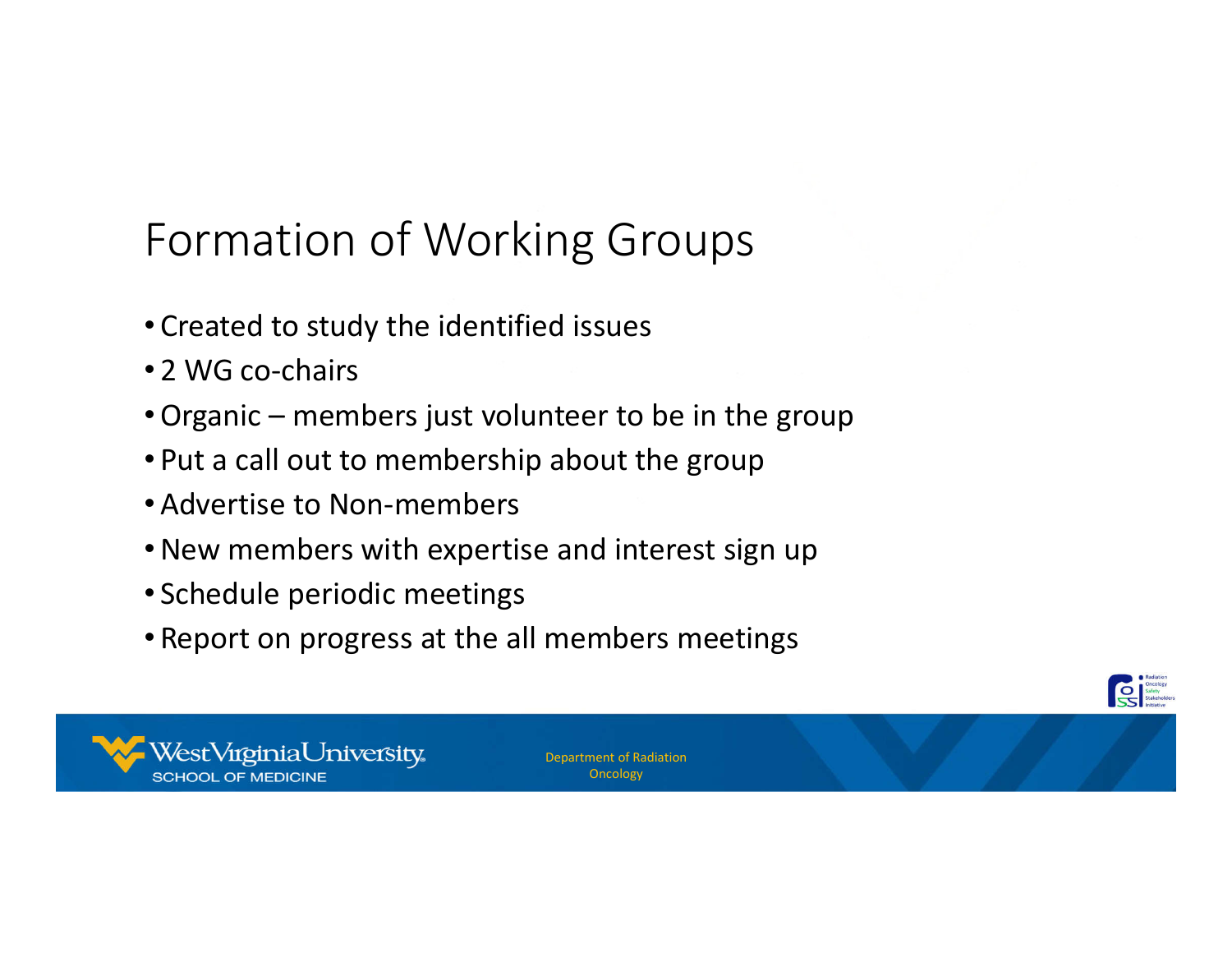# Output from Working Groups

- Reports
- Training
- Presentations at various professional societies
- Feedback to professional societies and vendors on issues
- Support for vendor adoption of initiatives



Department of Radiation **Oncology**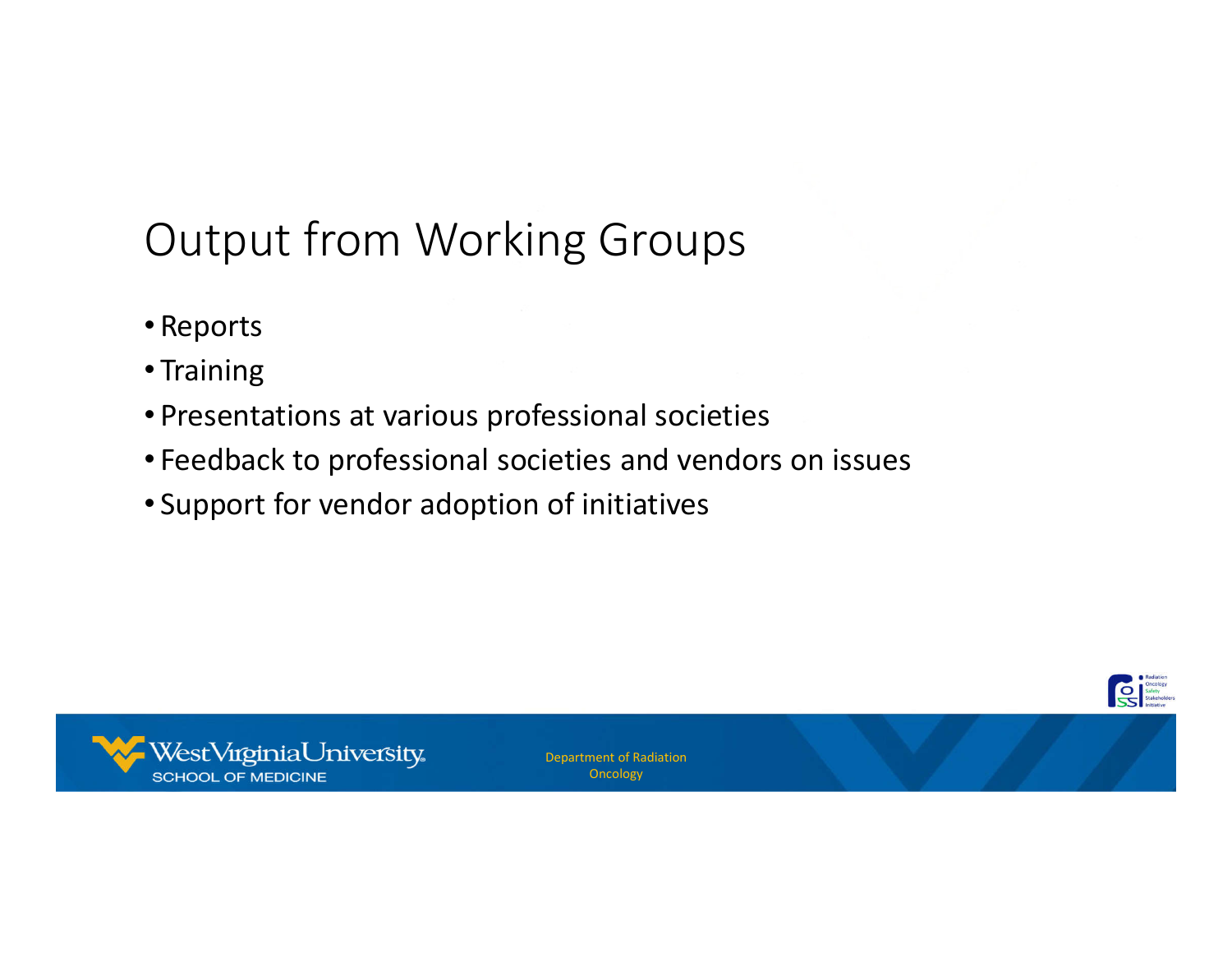# Working Groups

- Error Messages
- •Quality Assurance
- Training
- •Usability
- Risk Management
- Rx Consistency
- •Workplace Safety & Culture



Department of Radiation **Oncology**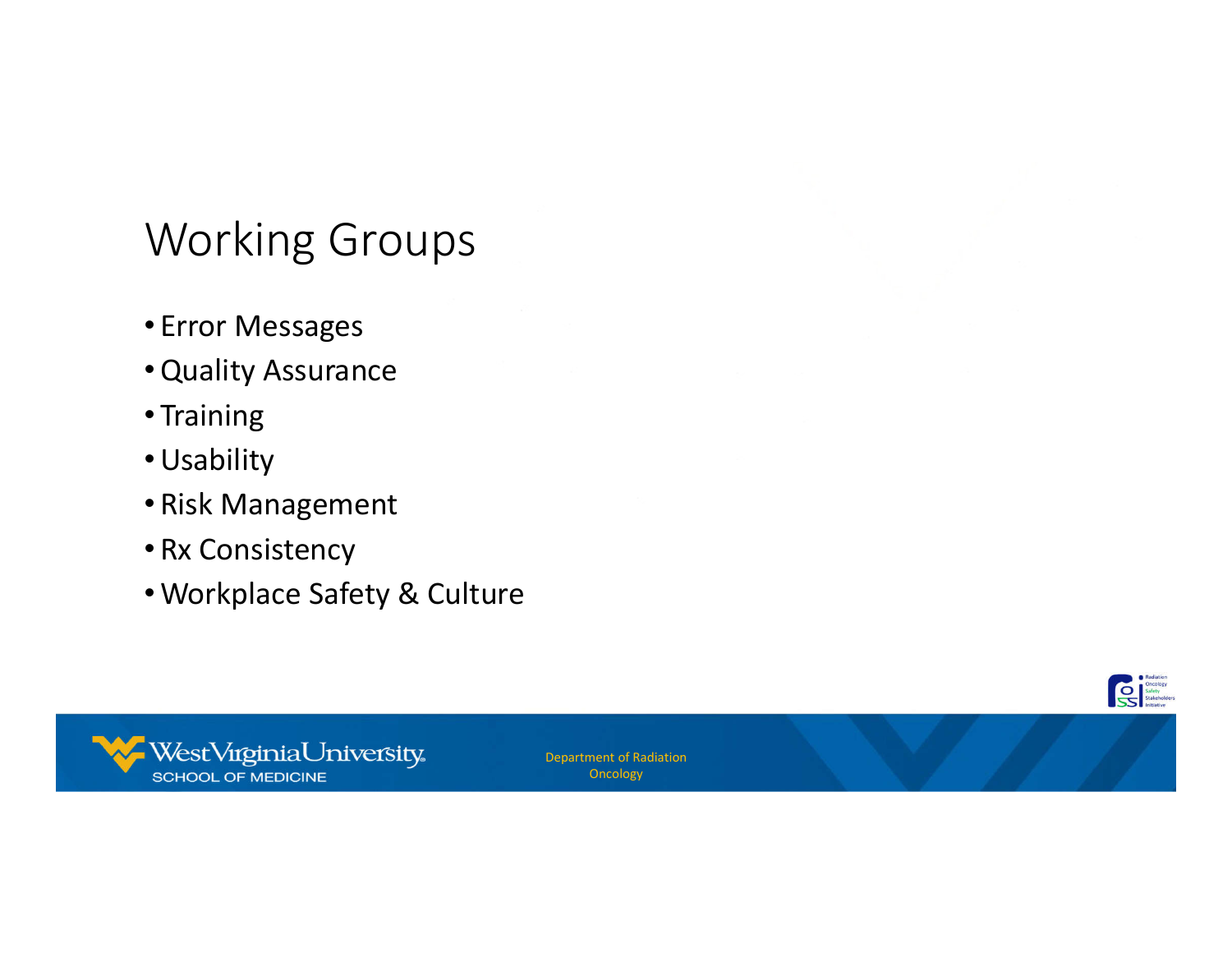## Meetings

### •All members

- AAPM annual meeting
- ASTRO annual meeting
- Teleconferences (January, April/May)
- •Working Groups
	- Arranged by co-chairs



Department of Radiation **Oncology** 

Radiation<br>
State State State And State And State And State And State And State And State And State And State And State And State And State And State And State And State And State And State And State And State And State And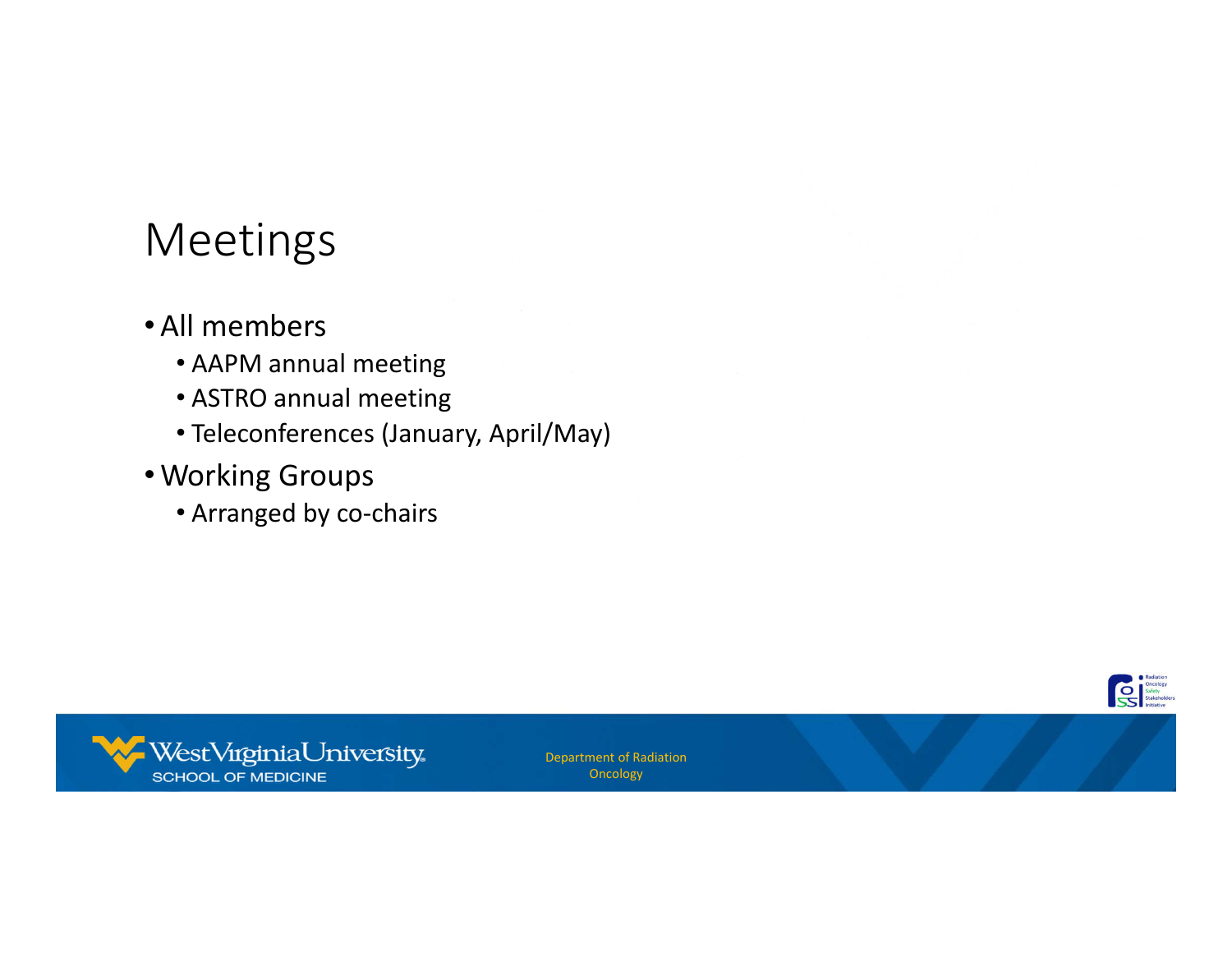# Document Life Cycle

#### 1.WG draft

• WG members edit, comment, and vote to move the draft forward to general membership

2.Member Comments

- General Membership will be given commenting access to documents in stages 2 and 4
- This stage is open for 60 days

### 3.WG revision

• WG members resolve comments and move the draft and responses to comments forward to general membership

#### 4.Member Vote

- Commenting Access and Polls will be available
- If not approved, cycle through steps 2-4 until approved
- the voting period is 30 days

### 5.Public Release

- Publications are placed in http://info.radoncssi.org/publications
- Open for public comments for 1 year
- Comments will be used to make a new version and the cycle starts over at step 1.





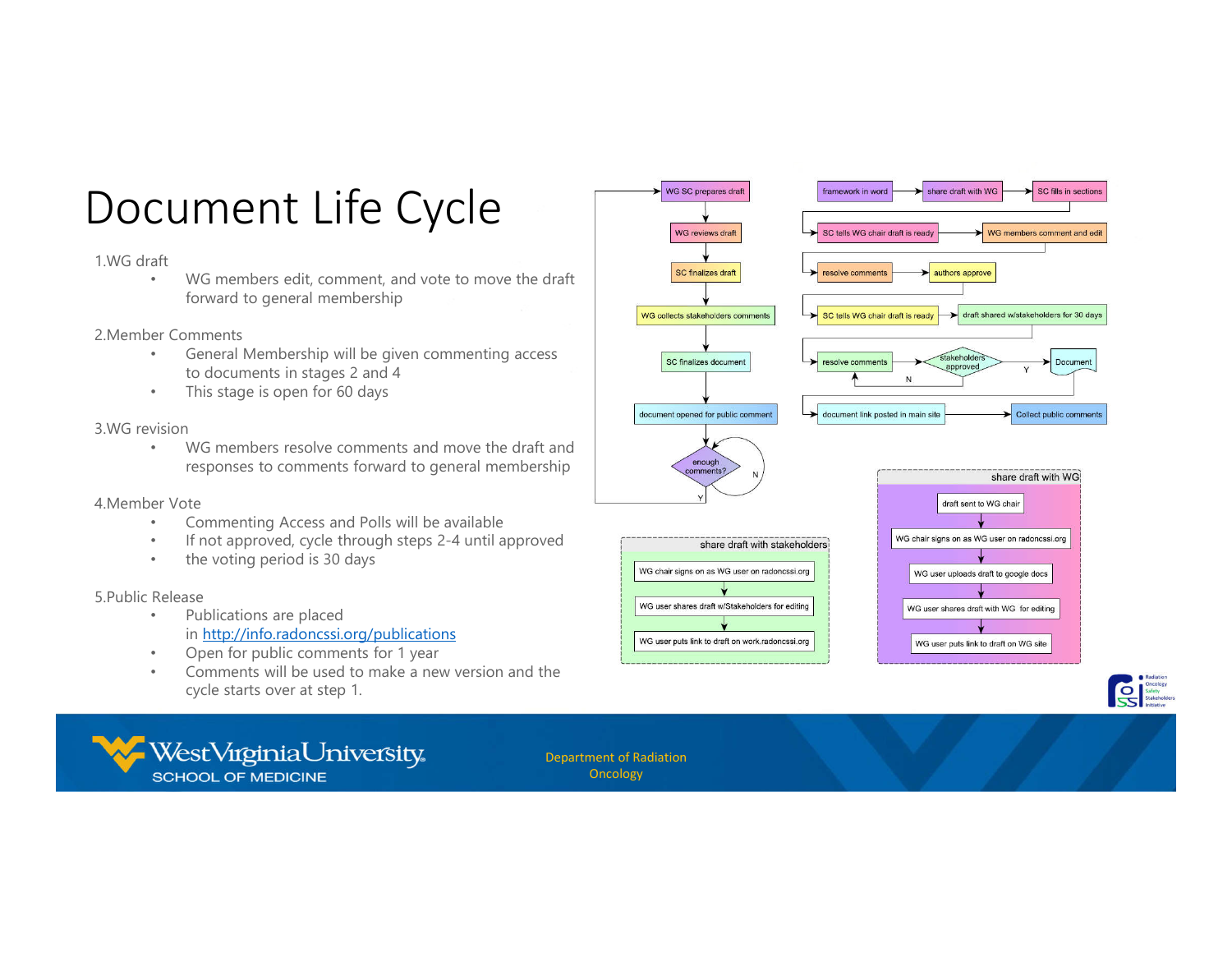# Vendor Adoption of Recommendations

- •We need safety evangelists!
- Example: Cristina Negrut and Art Olch Error Messages.
- •Adoption of the recommendations in the publications
- •Incorporation of recommendations into IEC standards



Department of Radiation **Oncology** 

**CONTRACT State**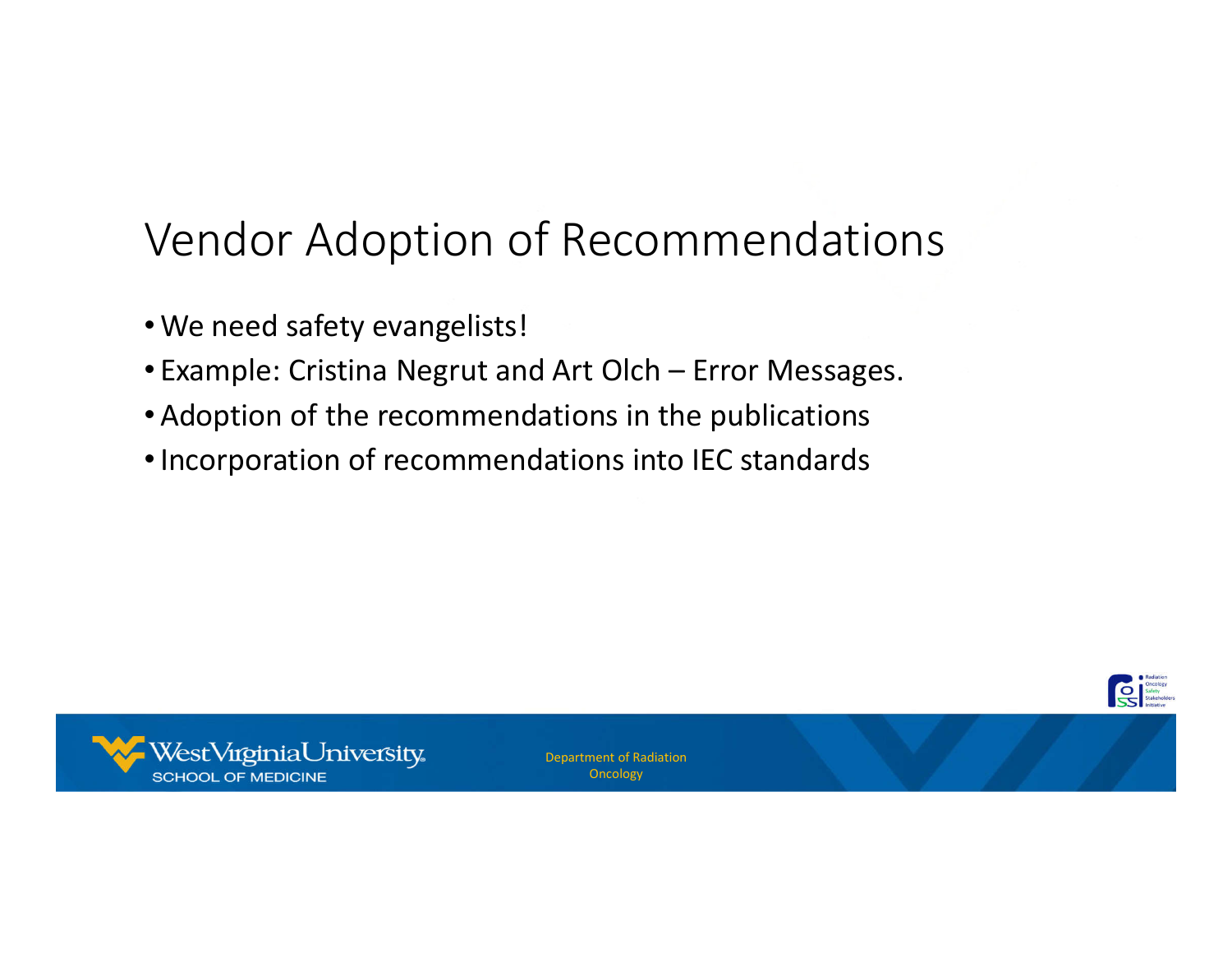## Examples…

Error messages should be

- 1. User Centered
- 2. Clear
- 3. Actionable
- 4. Concise
- 5. Specific
- 6. Courteous

### **ERROR AND MESSAGE DIALOGS Content Usability Guidelines**

#### 2. Clear

Use plain language so that users can easily understand the problem and the solution. A helpful message quickly steers the users to the correct solution.

| <b>Settings</b> |                                                                      | × |
|-----------------|----------------------------------------------------------------------|---|
|                 | You need to deselect the previous selection to select a new dataset. |   |
|                 |                                                                      |   |

Incorrect message: The word 'select' is used in three different ways in one short sentence making the message confusing. It is hard for users to understand what action they need to take.



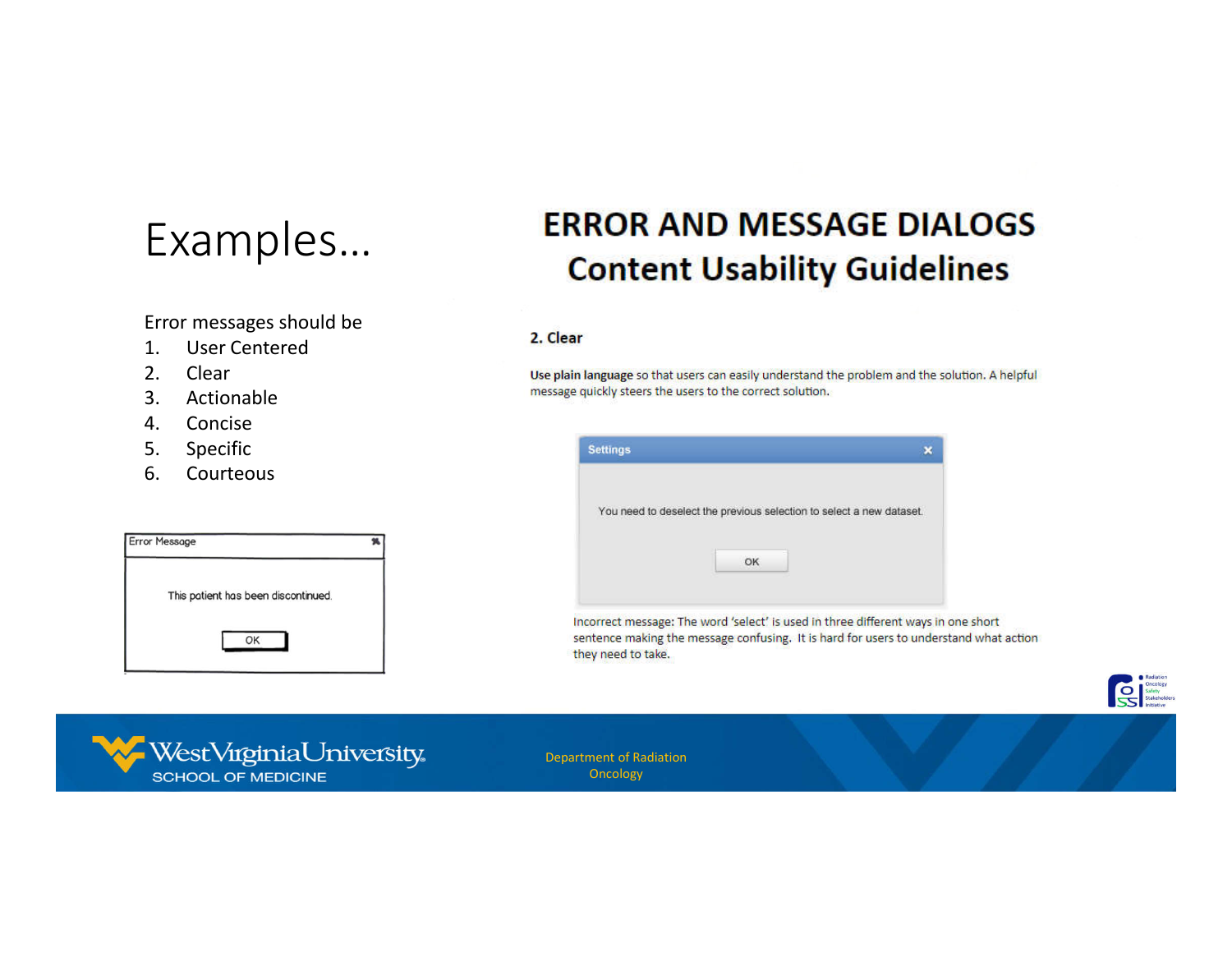# Conclusion

- RO-SSI gathers the issues from a broad base of stakeholders
- •Issues involve collaboration across various stakeholder groups
- •Working Groups tackle the issues
- Recommendations are shared to the public
- •Made freely available to all
- •Vendors incorporate recommendations into products
- •Users incorporate recommendations into practice



Department of Radiation **Oncology** 

**Department of the Stateholder**